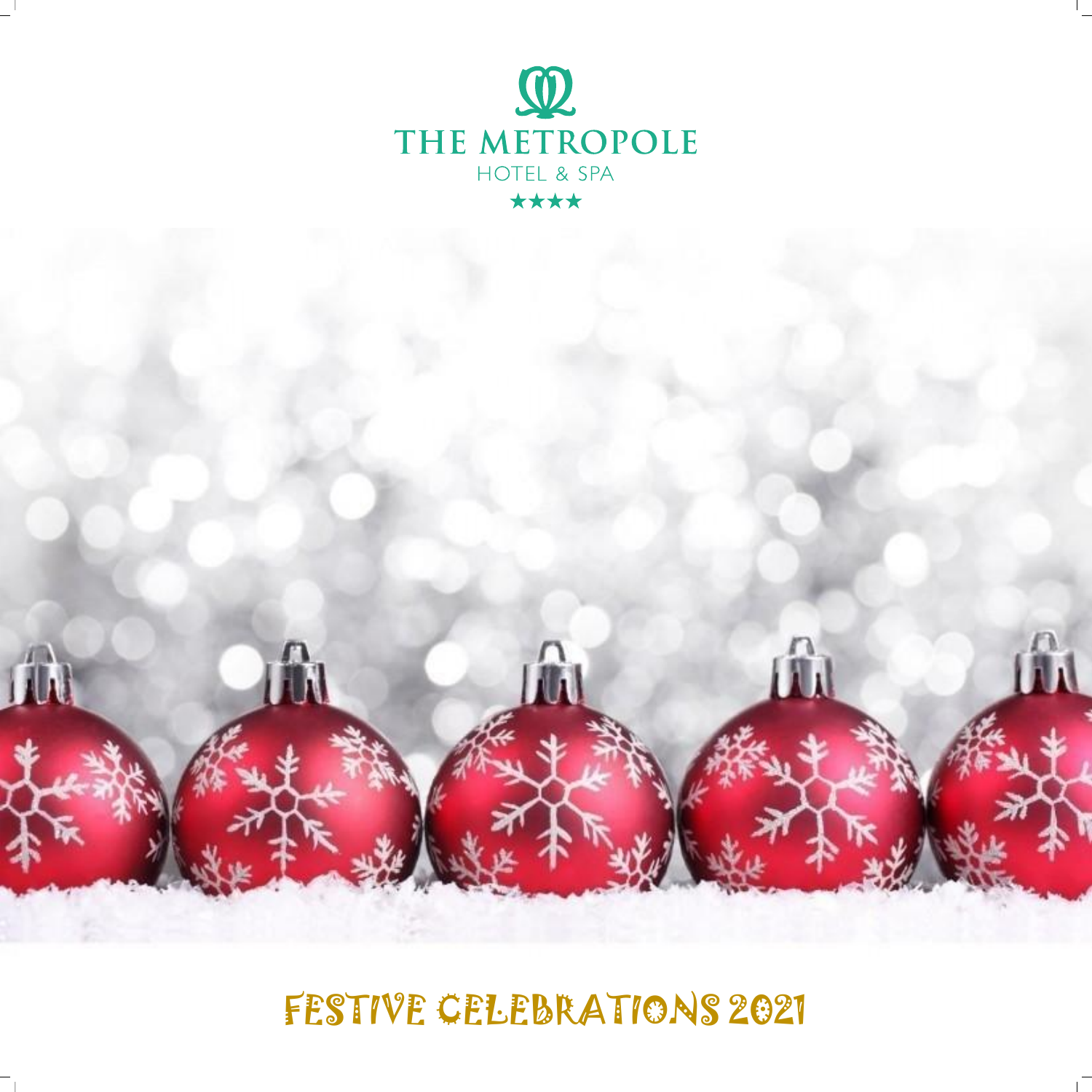

# FESTIVE AFTERNOON TEA

Enjoy a relaxing Afternoon Tea spread in our Spencer's Bar area or our large lounge area with big comfortable chairs and sofas or as a popular gift voucher idea.

A pot of tea: Choose Welsh Brew, Earl Grey, Assam, or Darjeeling. Finger sandwiches on Henllan Bakery Bread Turkey and Stuffing◊ Smoked Salmon ◊ Brie and Cranberry Mini Welsh Rarebits Pigs in Blankets<sup>+</sup> Baked Cinnamon Scones with Strawberry Preserve and Clotted Cream Selection of Festive Cakes with Berries.

*Please mention if vegetarian alternatives required; ◊ Free Range Egg <sup>+</sup>Mini Parmesan, Red Onion and Leek Tartlet*

Make it a special occasion and add on a glass of sparkling Prosecco\* or glass of mulled wine\*.

Available Tuesdays 7 / 14 / 21 Thursdays 2 / 9 / 16 Saturdays 4 / 11 / 18 Times 2:30 pm to 5:30 pm Booking required

### £21.00

Full payment and pre-order

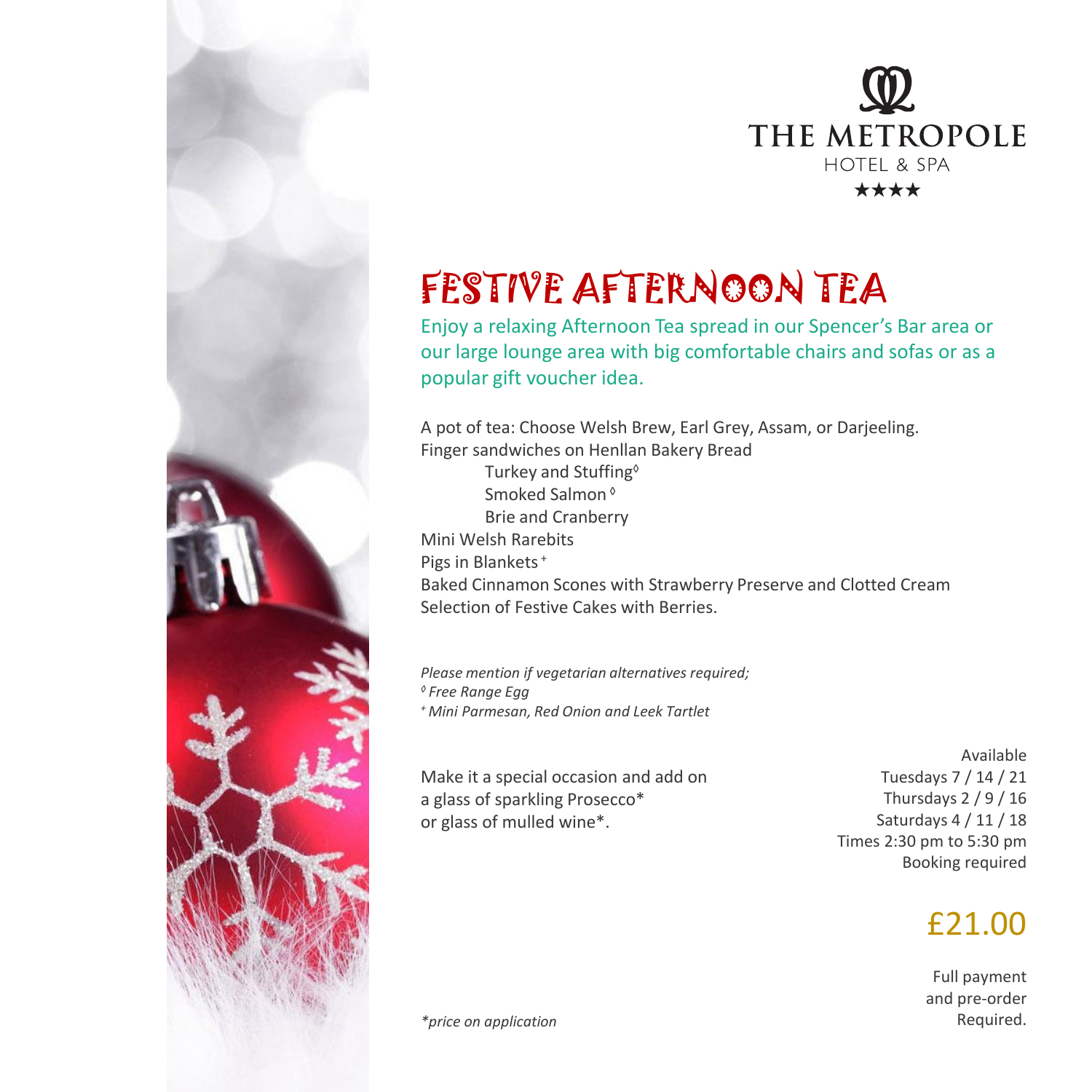

## FESTIVE LUNCH

Enjoy a festive menu in the warm and welcoming atmosphere of the Radnor Miles Restaurant.



Chunky Winter Vegetable Soup with Herb Croutons Tian of Cold Water Prawns, Smoked Salmon and a Lemon and Dill Mayonnaise Poached Pear, Dried Apricot, Walnuts and a Cranberry Dressing Duck Pressing with a Plum and Hoisin Sauce Crispy Fried Welsh Goats Cheese with a Pineapple Salsa

#### ◆

Roasted Breast of Local Turkey, Seasoning, Chipolata, and Rich Pan Gravy Traditional Steak and Kidney Pie with Crisp Puff Pastry and Boiled New Potatoes Red Pepper and Aubergine Chilli with Steamed Rice and Tortilla Chips Grilled Fillet of Lemon Sole with Cherry Tomato and Parsley Cream Sauce and Sautéed Potatoes Spinach and Ricotta Cannelloni with Tomato Sauce, Cheddar Cheese, Garlic Bread and Crisp Salad

### ◆

Traditional Christmas Pudding with Brandy and Vanilla Sauce Baileys Cream filled Profiteroles with Chocolate Sauce Peach, Cardamom and Sultana Crumble with Vanilla Ice Cream Traditional Sherry Trifle with a Berry Coulis Selection of Welsh Cheese and Biscuits with Fruit Chutney

### ◆

Tea or Coffee with Mince Pie

Available 1st - 23rd December (Excludes Sundays) Booking required

### £21.00

Full payment and pre-order required 15 days prior.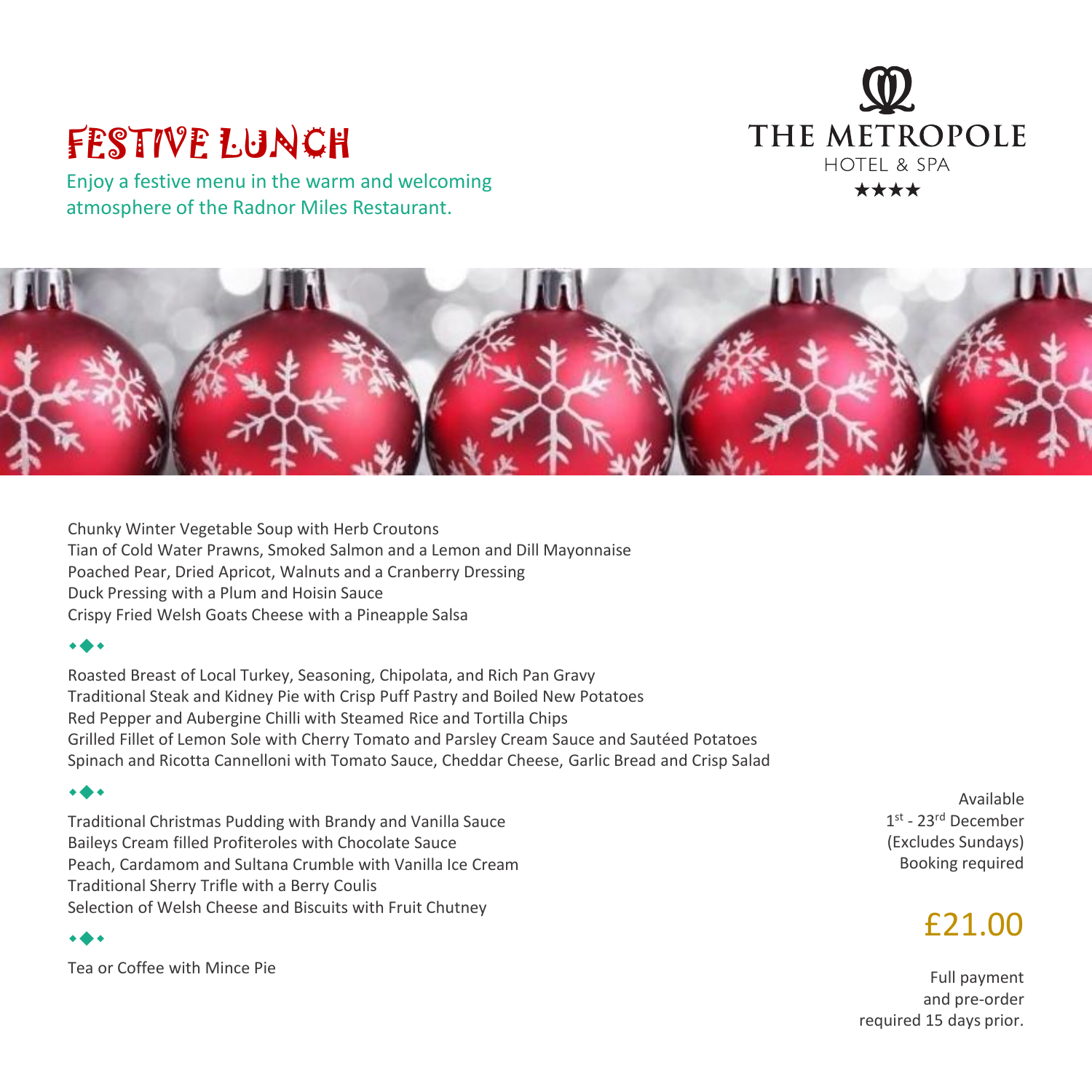# FESTIVE PARTY NIGHTS

A great festive night with disco. Plus prizes to be won each evening.





Chunky Winter Vegetable Soup with Herb Croutons Tian of Cold Water Prawns, Smoked Salmon and a Lemon and Dill Mayonnaise Poached Pear, Dried Apricot, Walnuts and a Cranberry Dressing Duck Pressing with a Plum and Hoisin Sauce Crispy Fried Welsh Goats Cheese with a Pineapple Salsa

#### ◆

Roasted Breast of Local Turkey, Seasoning, Chipolata, and Rich Pan Gravy Traditional Steak and Kidney Pie with Crisp Puff Pastry and Boiled New Potatoes Red Pepper and Aubergine Chilli with Steamed Rice and Tortilla Chips Grilled Fillet of Lemon Sole with Cherry Tomato and Parsley Cream Sauce and Sautéed Potatoes Spinach and Ricotta Cannelloni with Tomato Sauce, Cheddar Cheese, Garlic Bread and Crisp Salad

#### ◆

Traditional Christmas Pudding with Brandy and Vanilla Sauce Baileys Cream filled Profiteroles with Chocolate Sauce Peach, Cardamom and Sultana Crumble with Vanilla Ice Cream Traditional Sherry Trifle with a Berry Coulis Selection of Welsh Cheese and Biscuits with Fruit Chutney

#### ◆

Tea or Coffee with Mince Pie

Available 10th, 11th, 17th, 18th December Booking required

### £30.00

Full payment and pre-order required 15 days prior.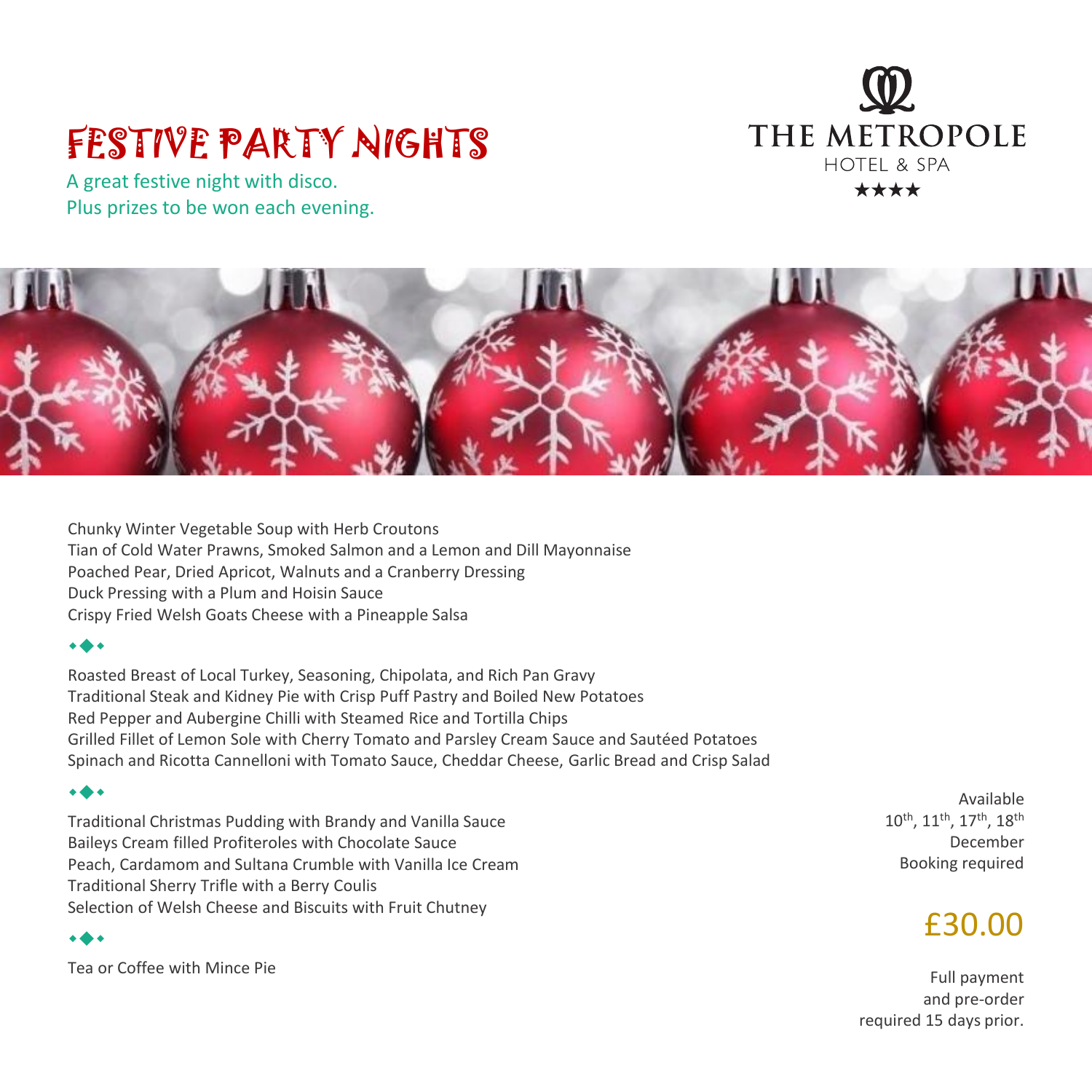### THE METROPOLE HOTEL & SPA \*\*\*\*

## CHRISTMAS DAY

A traditional Christmas Day lunch serving hot punch from 12:00 noon



Chef's Homemade Sweet Potato and Butternut Squash Soup

### ◆

Duck Liver and Port Parfait, Charred Focaccia and a Plum Fruit Chutney

#### ◆

Roasted Breast of Local Turkey, Seasoning, Chipolata and Rich Pan Gravy

### ◆

Traditional Christmas Pudding, Brandy Sauce and Vanilla Ice Cream

### ◆

Tea of Coffee with Mince Pie

Advance booking recommended and required



Full payment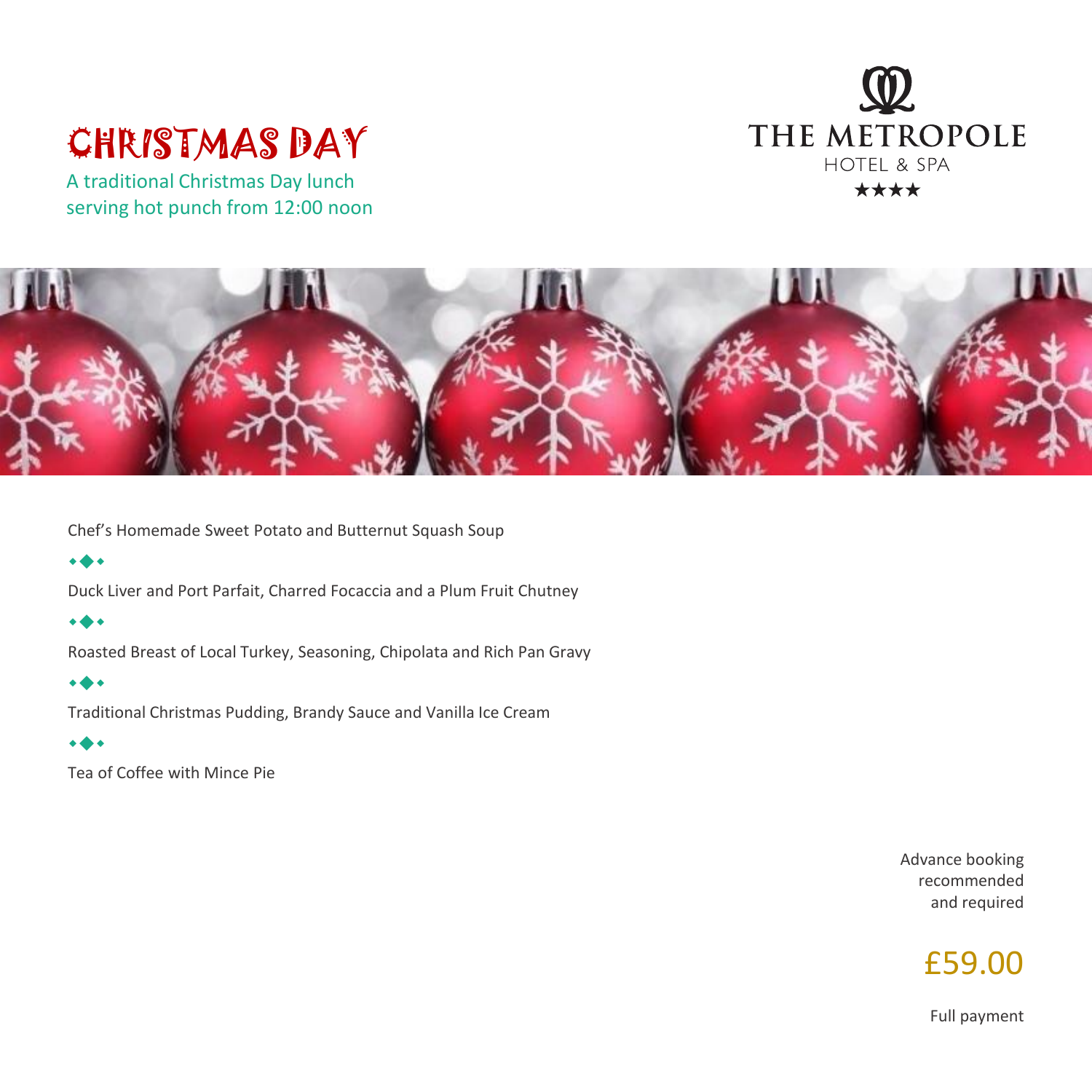### THE METROPOLE HOTFL & SPA \*\*\*\*

## NEW YEAR'S EVE

DINNER AND DANCE Celebrate in style with a glass of bubbly to toast in the New Year with resident disco.



Tian of Sweet Melon, Berry Compote and Passionfruit Jelly Pressed Chicken and Ham Hock with Dijon Mayonnaise and Grilled Ciabatta Potted Smoked Mackerel with Pickled Beetroot and Sour Cream with Dill

### ◆

Shallot, Watercress and Truffle Soup

### ◆

Grilled Fillet Steak, Dauphinoise Potatoes, Cauliflower Purée , Baby Carrots and Red Wine Jus Grilled Fillet of Salmon seared with Laverbread, Tenderstem Broccoli, Crushed New Potatoes and Saffron Beurre Blanc Carrots, Mushroom, Spinach, Cashew Nut and Spiced Marmalade Wellington with a Cranberry Sauce and Sautéed New Potatoes

### ◆

White Chocolate and Raspberry Mousse served in a Chocolate Cup, Passionfruit Tart, Coconut and Rich Chocolate Truffle with Rum and Raisin Ice Cream Selection of Welsh Cheese and Biscuits with Fruit Chutney

◆

Tea of Coffee

Advance booking required



Full payment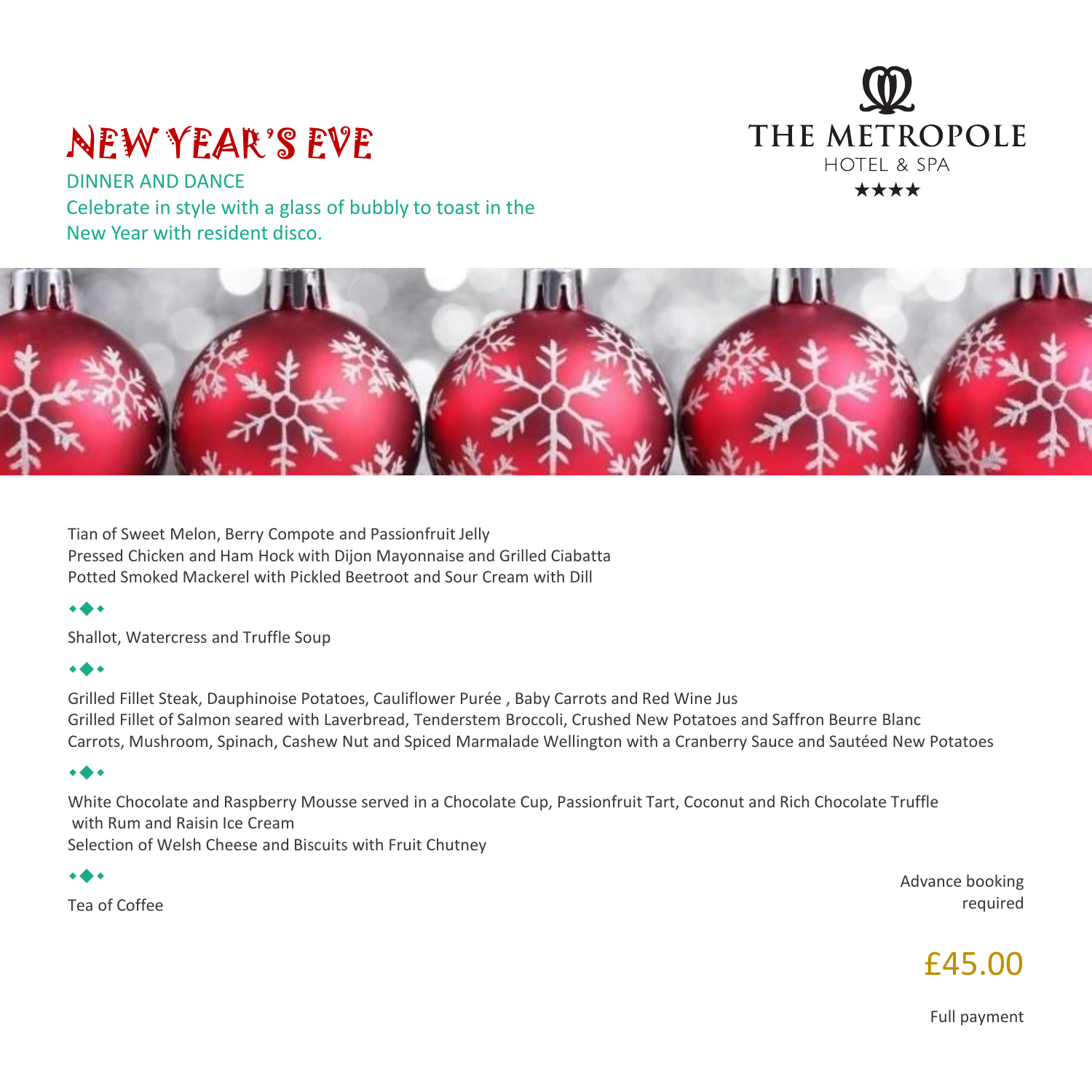

# CHRISTMAS ALL WRAPPED UP

GIVE THE PERFECT GIFT THIS CHRISTMAS.

The Metropole Hotel and Spa gift vouchers are available and can be used as part or full payment for anything from lunch in our lively and atmospheric Spencer's Brasserie or a Sunday lunch in our relaxing Radnor Miles Restaurant, afternoon tea, a manicure, facial or a rejuvenating day in the spa.

# NO NEED TO DRIVE HOME

Complete your festive celebrations and enjoy an overnight stay, use of the spa facilities and the following morning a full cooked hot Welsh breakfast and a selection of cold items from the Breakfast Buffet.

Terms and Conditions for accommodation bookings. Bookings are based on 2 people sharing a room, subject to availability and £20.00 per person non-refundable deposit. Special rate only available in conjunction with party night bookings.

Terms and conditions for Christmas Day Lunch and New Year's Eve Dinner and Dance: non-refundable deposit of £35.00 per person is required.

Terms and conditions for group party bookings will be issued upon confirmation.

All rates are subject to availability. The hotel reserves the right to amend any of the Christmas, New Year or Party Night packages or to cancel dates without prior notice.